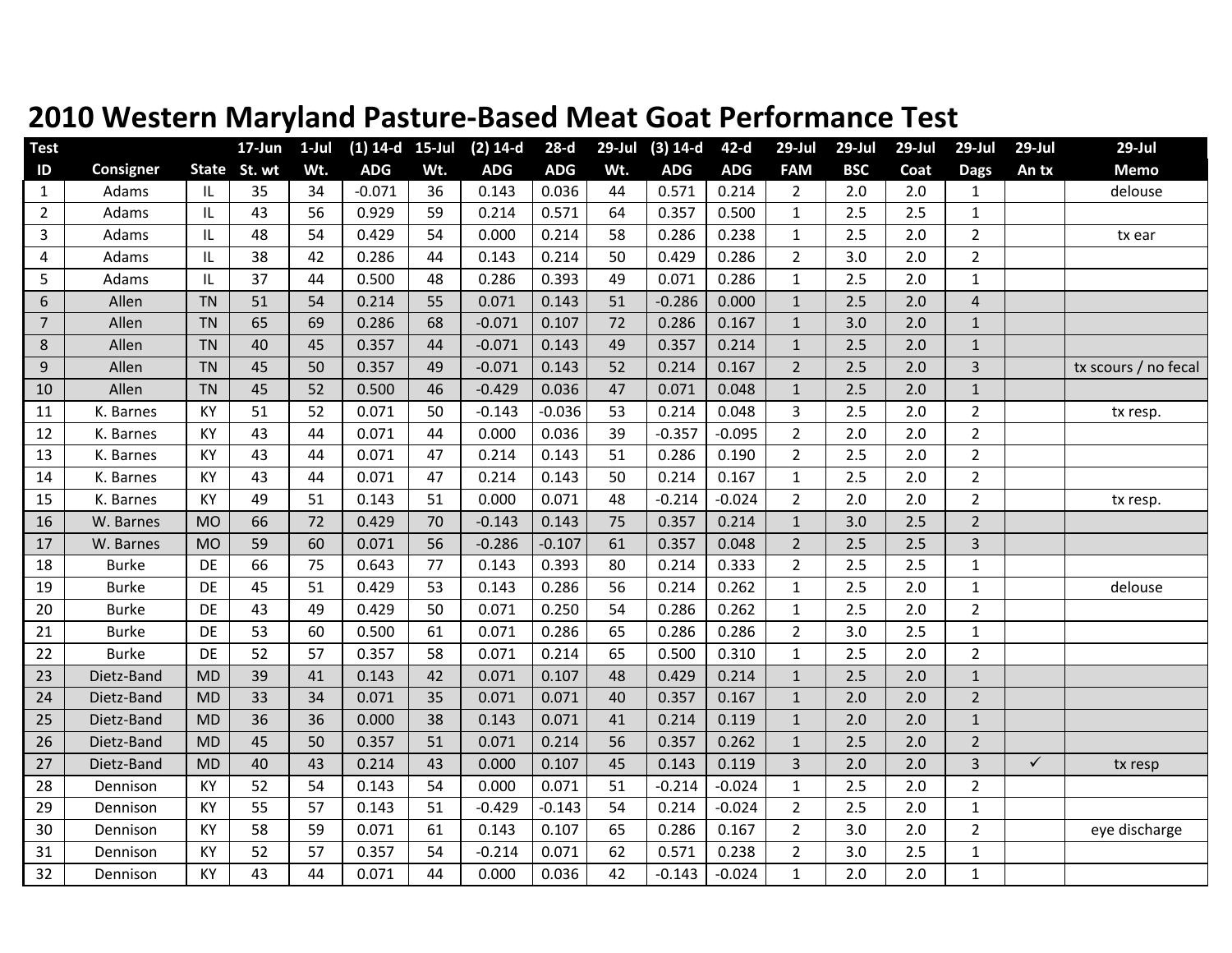| <b>Test</b>   |                 |           | 17-Jun       | $1$ -Jul | $(1)$ 14-d 15-Jul |     | $(2)$ 14-d | $28-d$     | $29$ -Jul | $(3) 14-d$ | $42-d$     | $29$ -Jul      | 29-Jul     | $29$ -Jul | $29$ -Jul      | $29$ -Jul    | $29$ -Jul         |
|---------------|-----------------|-----------|--------------|----------|-------------------|-----|------------|------------|-----------|------------|------------|----------------|------------|-----------|----------------|--------------|-------------------|
| $\mathsf{ID}$ | Consigner       |           | State St. wt | Wt.      | <b>ADG</b>        | Wt. | <b>ADG</b> | <b>ADG</b> | Wt.       | <b>ADG</b> | <b>ADG</b> | <b>FAM</b>     | <b>BSC</b> | Coat      | <b>Dags</b>    | An tx        | <b>Memo</b>       |
| 33            | Harden          | <b>NC</b> | 45           | 48       | 0.214             | 49  | 0.071      | 0.143      | 50        | 0.071      | 0.119      | $\overline{2}$ | 2.0        | 2.0       | $\mathbf{1}$   |              |                   |
| 34            | Harden          | <b>NC</b> | 41           | 45       | 0.286             | 47  | 0.143      | 0.214      | 46        | $-0.071$   | 0.119      | $\overline{2}$ | 2.5        | 2.0       | $\mathbf{1}$   |              |                   |
| 35            | Johnson         | KY        | 38           | 42       | 0.286             | 43  | 0.071      | 0.179      | 46        | 0.214      | 0.190      | $\mathbf{1}$   | 2.5        | 2.0       | $\overline{2}$ |              | eye discharge     |
| 37            | Johnson         | KY        | 34           | 38       | 0.286             | 35  | $-0.214$   | 0.036      | 38        | 0.214      | 0.095      | $\overline{2}$ | 2.0        | 2.0       | $\overline{2}$ |              |                   |
| 38            | Joslin/Tangeman | OH        | 74           | 82       | 0.571             | 83  | 0.071      | 0.321      | 86        | 0.214      | 0.286      | $\mathbf{1}$   | 3.5        | 2.0       | $\overline{2}$ |              | no fecal          |
| 40            | Losch           | PA        | 74           | 84       | 0.714             | 77  | $-0.500$   | 0.107      | 81        | 0.286      | 0.167      | $\overline{2}$ | 3.0        | 2.0       | $\mathbf{1}$   |              |                   |
| 41            | Losch           | PA        | 56           | 63       | 0.500             | 64  | 0.071      | 0.286      | 67        | 0.214      | 0.262      | $\overline{2}$ | 3.0        | 2.0       | $\overline{2}$ |              |                   |
| 42            | Lowe            | PA        | 51           | 55       | 0.286             | 58  | 0.214      | 0.250      | 63        | 0.357      | 0.286      | $\mathbf{1}$   | 2.5        | 2.5       | $\mathbf{1}$   |              |                   |
| 43            | Lowe            | PA        | 51           | 58       | 0.500             | 60  | 0.143      | 0.321      | 63        | 0.214      | 0.286      | $\mathbf{1}$   | 3.0        | 2.5       | $\mathbf{1}$   |              |                   |
| 44            | Lowe            | PA        | 54           | 62       | 0.571             | 58  | $-0.286$   | 0.143      | 67        | 0.643      | 0.310      | $\mathbf{1}$   | 3.0        | 2.0       | $\overline{2}$ |              |                   |
| 45            | Lowe            | PA        | 50           | 57       | 0.500             | 59  | 0.143      | 0.321      | 61        | 0.143      | 0.262      | $\mathbf{1}$   | 3.0        | 2.5       | $\mathbf{1}$   |              |                   |
| 46            | Lowe            | PA        | 41           | 50       | 0.643             | 52  | 0.143      | 0.393      | 55        | 0.214      | 0.333      | $\mathbf{1}$   | 2.5        | 2.0       | 3              |              | tx infected ear   |
| 47            | Ozkum           | <b>MD</b> | 35           | 40       | 0.357             | 41  | 0.071      | 0.214      | 42        | 0.071      | 0.167      | $\mathbf 1$    | 2.5        | 2.0       | 1              |              |                   |
| 48            | Ozkum           | <b>MD</b> | 32           | 33       | 0.071             | 33  | 0.000      | 0.036      | 32        | $-0.071$   | 0.000      | $\overline{2}$ | 2.0        | 2.0       | 3              |              |                   |
| 49            | Ozkum           | <b>MD</b> | 34           | 41       | 0.500             | 42  | 0.071      | 0.286      | 45        | 0.214      | 0.262      | $\mathbf{1}$   | 2.8        | 2.0       | $\mathbf 1$    |              |                   |
| 50            | Pinneo          | <b>KS</b> | 45           | 56       | 0.786             | 57  | 0.071      | 0.429      | 59        | 0.143      | 0.333      | $2^{\circ}$    | 2.5        | 2.5       | $\mathbf{1}$   |              |                   |
| 51            | Pinneo          | <b>KS</b> | 47           | 56       | 0.643             | 58  | 0.143      | 0.393      | 63        | 0.357      | 0.381      | $\mathbf{1}$   | 2.5        | 2.0       | $\mathbf{1}$   |              |                   |
| 52            | Pinneo          | <b>KS</b> | 48           | 55       | 0.500             | 57  | 0.143      | 0.321      | 60        | 0.214      | 0.286      | $\overline{2}$ | 2.5        | 2.0       | $\mathbf{1}$   |              |                   |
| 53            | Pinneo          | <b>KS</b> | 36           | 42       | 0.429             | 42  | 0.000      | 0.214      | 47        | 0.357      | 0.262      | $\overline{2}$ | 2.5        | 2.0       | $\overline{2}$ |              |                   |
| 54            | Pinneo          | <b>KS</b> | 35           | 42       | 0.500             | 46  | 0.286      | 0.393      | 48        | 0.143      | 0.310      | $\overline{2}$ | 2.5        | 2.0       | $\mathbf{1}$   |              | tx resp.          |
| 55            | Renick          | <b>WV</b> | 70           | 73       | 0.214             | 77  | 0.286      | 0.250      | 79        | 0.143      | 0.214      | $\mathbf{1}$   | 3.0        | 2.0       | $\overline{2}$ |              |                   |
| 56            | Renick          | <b>WV</b> | 47           | 50       | 0.214             | 52  | 0.143      | 0.179      | 44        | $-0.571$   | $-0.071$   | 3              | 2.0        | 1.5       | 4              | $\checkmark$ | tx eyes, no fecal |
| 57            | Renick          | <b>WV</b> | 54           | 59       | 0.357             | 61  | 0.143      | 0.250      | 65        | 0.286      | 0.262      | $\mathbf{1}$   | 3.0        | 2.0       | $\mathbf{1}$   |              |                   |
| 59            | D. Smith        | VA        | 37           | 41       | 0.286             | 40  | $-0.071$   | 0.107      | 43        | 0.214      | 0.143      | $\overline{2}$ | 2.0        | 2.0       | $\mathbf{1}$   |              |                   |
| 60            | D. Smith        | VA        | 35           | 38       | 0.214             | 37  | $-0.071$   | 0.071      | 34        | $-0.214$   | $-0.024$   | $\overline{2}$ | 2.0        | 1.5       | $\overline{2}$ |              |                   |
| 61            | D. Smith        | VA        | 36           | 41       | 0.357             | 40  | $-0.071$   | 0.143      | 37        | $-0.214$   | 0.024      | $\overline{2}$ | 1.5        | 2.0       | 3              |              |                   |
| 62            | D. Smith        | VA        | 33           | 39       | 0.429             | 39  | 0.000      | 0.214      | 42        | 0.214      | 0.214      | $2^{\circ}$    | 2.5        | 2.0       | $\mathbf{1}$   |              |                   |
| 63            | J. Smith        | VA        | 42           | 44       | 0.143             | 47  | 0.214      | 0.179      | 56        | 0.643      | 0.333      | $\overline{2}$ | 2.5        | 2.0       | $\mathbf{1}$   |              |                   |
| 64            | J. Smith        | VA        | 46           | 53       | 0.500             | 55  | 0.143      | 0.321      | 60        | 0.357      | 0.333      | $\overline{2}$ | 2.5        | 2.0       | $\mathbf{1}$   |              |                   |
| 65            | J. Smith        | VA        | 35           | 37       | 0.143             | 40  | 0.214      | 0.179      | 41        | 0.071      | 0.143      | $\overline{2}$ | 2.5        | 2.0       | $\overline{2}$ |              |                   |
| 66            | J. Smith        | VA        | 38           | 44       | 0.429             | 45  | 0.071      | 0.250      | 48        | 0.214      | 0.238      | $\overline{2}$ | 2.5        | 2.0       | $\mathbf{1}$   |              |                   |
| 69            | Swain           | <b>NC</b> | 50           | 58       | 0.571             | 58  | 0.000      | 0.286      | 63        | 0.357      | 0.310      | $\mathbf{1}$   | 2.5        | 2.0       | $\overline{2}$ |              |                   |

## **2010 Western Maryland Pasture‐Based Meat Goat Performance Test**